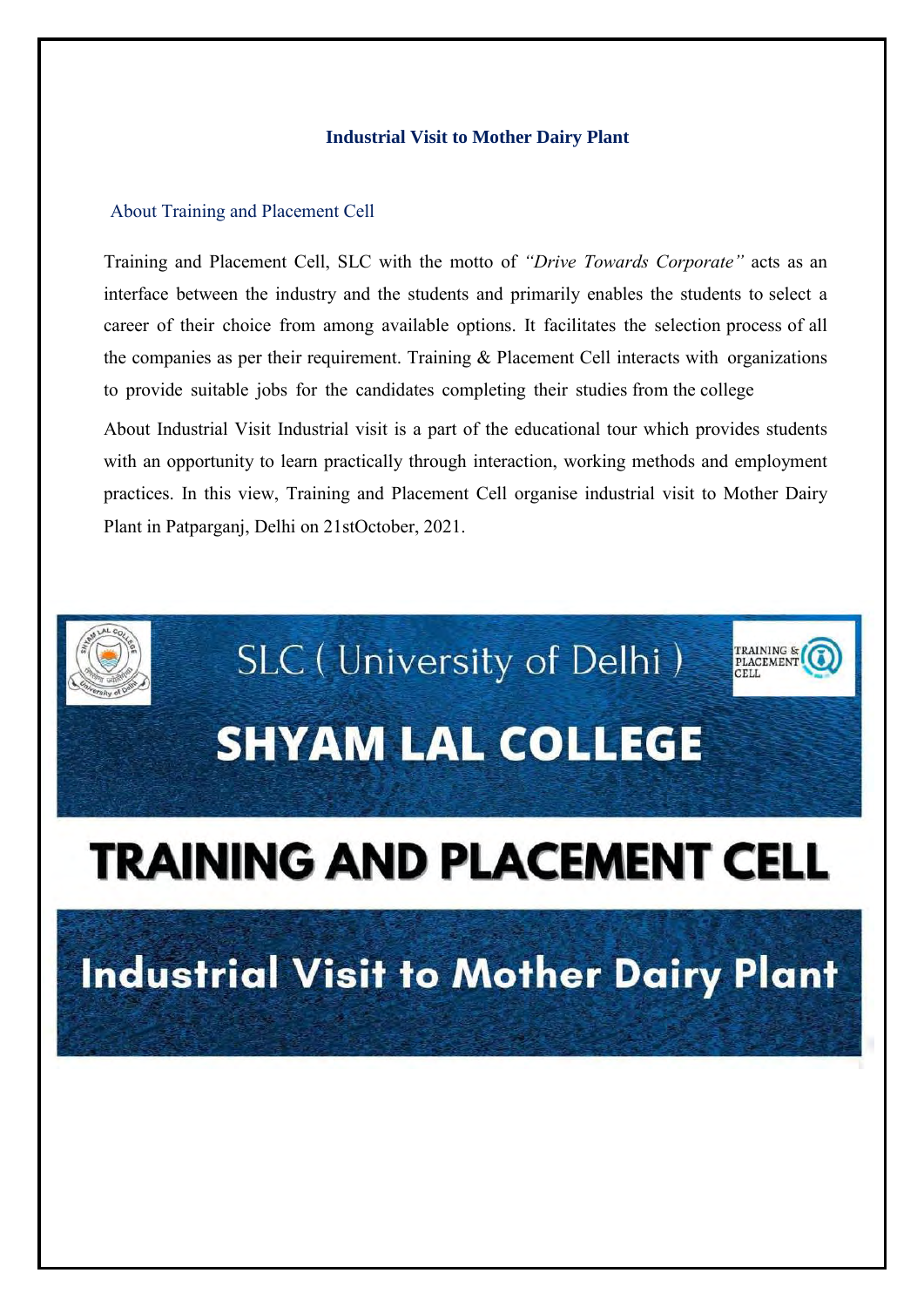# **21stOctober, 2021**

## **Name of the event: An Industrial Visits to Mother Dairy Plant**

## **Description:**

Training and Placement Cell organises an industrial visit to Mother Dairy Plant in Patparganj, Delhi on 21<sup>st</sup>October, 2021. 30 students participated in this industrial visit. The students were accompanied by two faculty members - Mr. PawanAdewa and Mr. Varun Panwar. The students assembled near hockey ground in the morning and departed for the visit at around 9:30 am.



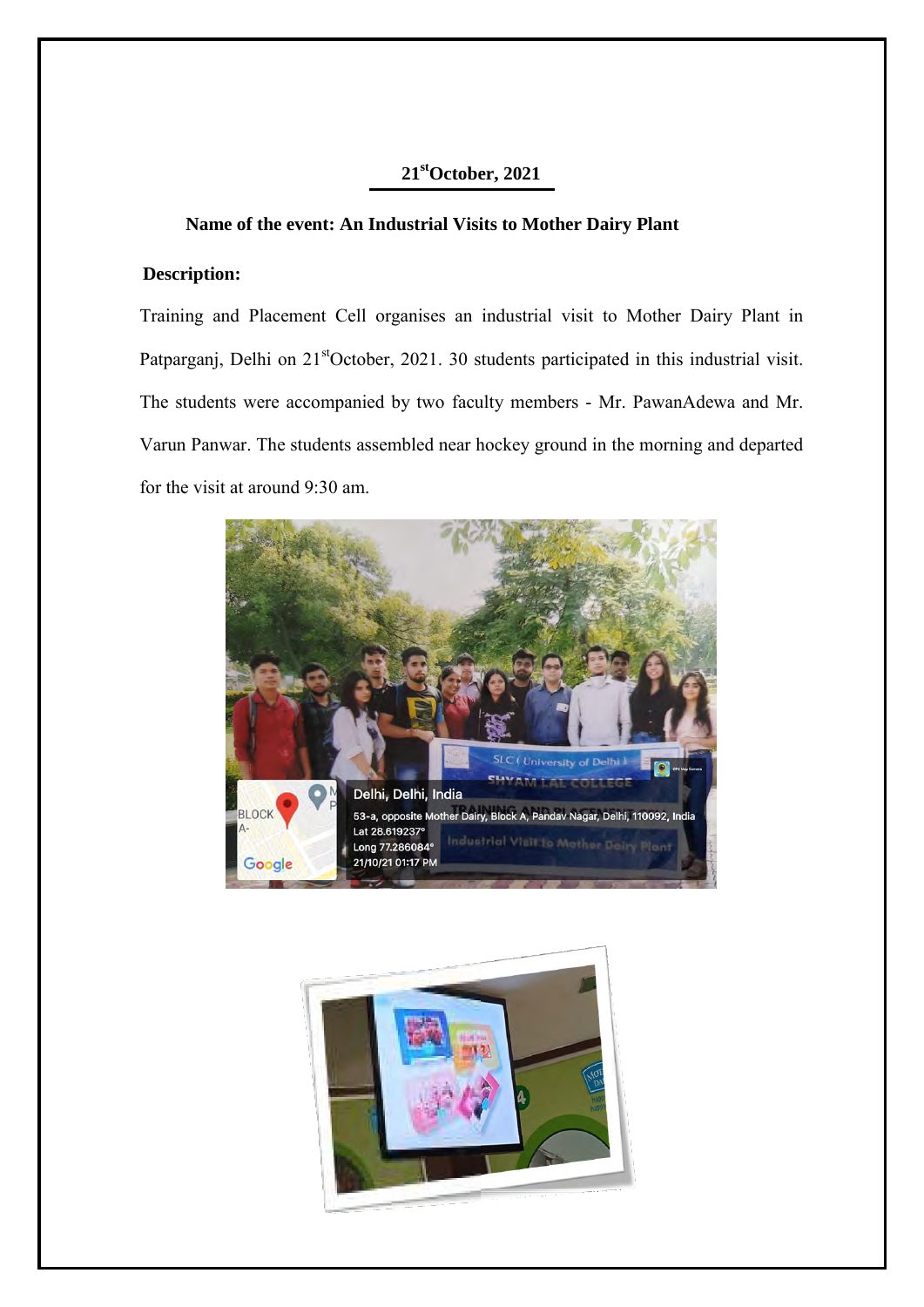